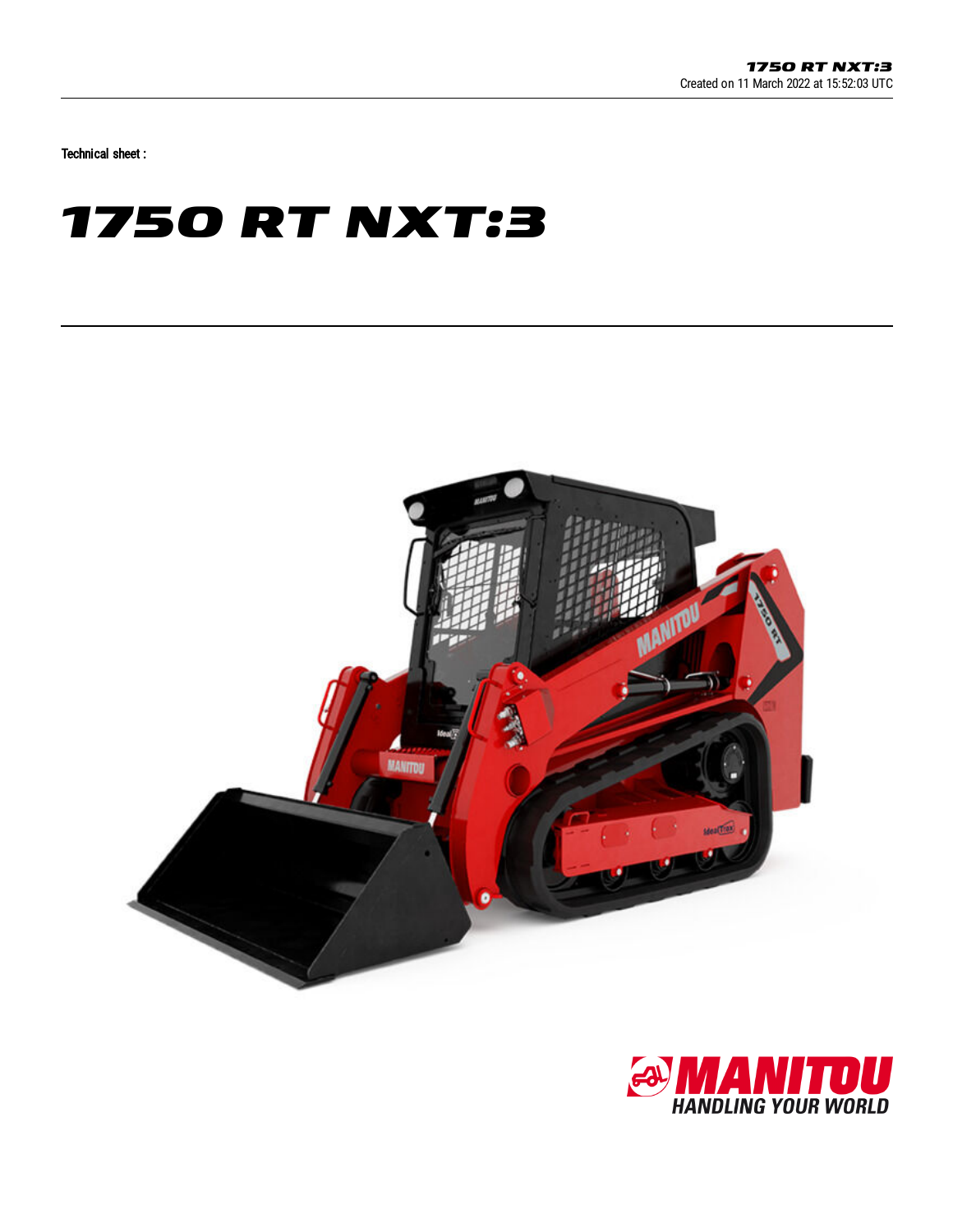| <b>Capacities</b>                                              |            | Metric                           |
|----------------------------------------------------------------|------------|----------------------------------|
| Max. capacity                                                  | Q          | 2268 kg                          |
| <b>Operating Weight</b>                                        |            | 3903 kg                          |
| Operating Capacity at 35% Tipping Load                         |            | 794 kg                           |
| Operating Capacity At 50% Tipping Load                         |            | 1134 kg                          |
| <b>Tipping capacity</b>                                        |            | 2268 kg                          |
| <b>Weight and dimensions</b>                                   |            |                                  |
| Overall Operating Height - Fully Raised                        | h27        | 4267 mm                          |
| Height to Hinge Pin - Fully Raised                             | h28        | 3251 mm                          |
| Reach - Fully Raised                                           | dp1        | 876 mm                           |
| Dump angle at full height                                      | a5         | 40.20°                           |
| Dump Height - Fully Raised                                     | h29        | 2489 mm                          |
| Maximum Rollback Angle - Fully Raised                          | a4         | 102.50°                          |
| Overall Height to Top of ROPS                                  | h17        | 2103 mm                          |
| Overall length with bucket                                     | 116        | 3658 mm                          |
| Overall Length without Bucket                                  | 1          | 2814 mm                          |
| Specified Height                                               | h31        | 1715 mm                          |
| Reach at Specified Height                                      | r4         | 790 mm                           |
| Dump angle at specified height                                 | a17        | 75°                              |
| Maximum Rollback Angle at Ground                               | a13        | 30°                              |
| <b>Carry Position</b>                                          | d5         | 208 mm                           |
| Maximum Rollback Angle at Carry Position                       | a14        | 31.60°                           |
| <b>Digging Position</b>                                        | h32        | 23 mm                            |
| Angle of Departure with STD Counterweight                      |            | 30.40°                           |
| Ground clearance                                               | m4         | 333 m                            |
| Track gauge                                                    | <b>b10</b> | 1313 mm                          |
| Track Shoe Width                                               | <b>b20</b> | 320 mm                           |
| Crawler base                                                   | y2         | 1392 mm                          |
| Overall width less bucket                                      | b1         | 1636 mm                          |
| <b>Bucket Width</b>                                            | e1         | 1674 mm                          |
| Clearance Radius - Front with Bucket                           | <b>b18</b> | 2322 mm                          |
| Clearance Circle - Rear                                        | wa1        | 1577 mm                          |
| Maximum rollback at specified height                           |            | 66.80°                           |
| Angle of Approach                                              | a3         | 90°                              |
| <b>Grouser Height</b>                                          |            | 25 mm                            |
| Track Type / Track Rollers / Roller Type                       |            | Rubber / 4 / Steel               |
| <b>Performances</b>                                            |            |                                  |
| Ground Speed - Single Speed                                    |            | 8.50 km/h                        |
| Ground Speed - Two Speed                                       |            | 12.40 km/h                       |
| Drawbar Pull/Tractive Effort                                   |            | 4498 kg                          |
| Bucket Breakout - Tilt Cylinder                                |            | 2429 kg                          |
| Bucket Breakout - Lift Cylinder                                |            | 2275 kg                          |
| <b>Engine</b>                                                  |            |                                  |
| Engine brand                                                   |            | Yanmar                           |
| Engine model                                                   |            | 4TNV98C-NMSL                     |
| Motor Type                                                     |            | Axial Piston with Planetary Gear |
| Gross Power (kW) / Power                                       |            | 51.70 kW / 2500 rp               |
| Net Power (kW) / Power                                         |            | 51 kW / 2500 rpm                 |
| Max. torque                                                    |            | 242.70 Nm                        |
| Battery                                                        |            | 12 V                             |
| Cold Cranking Amps at Temperature (CCA)                        |            | 850 A                            |
| Alternator - Voltage / Ampere                                  |            | 14 V / 95 A                      |
| <b>Hydraulics</b>                                              |            |                                  |
|                                                                |            | 70 l/min                         |
| Standard flow - Auxiliary hydraulics<br><b>Tank capacities</b> |            |                                  |
|                                                                |            | 10.401                           |
| Oil Pan Capacity                                               |            |                                  |
| Hydraulic tank capacity                                        |            | 41.60                            |
| Fuel tank                                                      |            | 911                              |
| Coolant system capacity                                        |            | 13.301                           |
| Displacement / Number of cylinders                             |            | $3.30$   / 4                     |
| <b>Miscellaneous</b>                                           |            |                                  |
| <b>Ground Pressure</b>                                         |            | 0.43 Bar                         |

| Metric                                         |
|------------------------------------------------|
| 2268 kg                                        |
| 3903 kg                                        |
| 794 kg                                         |
| 1134 kg                                        |
| 2268 kg                                        |
|                                                |
| 4267 mm                                        |
| 3251 mm                                        |
| 876 mm                                         |
| 40.20 $^{\circ}$                               |
| 2489 mm                                        |
| 102.50°                                        |
| 2103 mm                                        |
| 3658 mm                                        |
| 2814 mm                                        |
| 1715 mm                                        |
| 790 mm                                         |
| 75°                                            |
| $30$ $^{\circ}$                                |
| 208 mm                                         |
| 31.60°                                         |
| 23 mm<br>$30.40$ $^{\circ}$                    |
| 333 m                                          |
| 1313 mm                                        |
| 320 mm                                         |
| 1392 mm                                        |
| 1636 mm                                        |
| 1674 mm                                        |
| 2322 mm                                        |
| 1577 mm                                        |
|                                                |
|                                                |
| 66.80°                                         |
| 90°                                            |
| 25 mm<br>Rubber / 4 / Steel                    |
|                                                |
| 8.50 km/h                                      |
| 12.40 km/h                                     |
| 4498 kg                                        |
| 2429 kg                                        |
| 2275 kg                                        |
|                                                |
| Yanmar                                         |
| 4TNV98C-NMSL                                   |
| Axial Piston with Planetary Gear Box Reduction |
| 51.70 kW / 2500 rpm                            |
| 51 kW / 2500 rpm                               |
| 242.70 Nm                                      |
| 12V                                            |
| 850 A                                          |
| 14 V / 95 A                                    |
|                                                |
| 70 l/min                                       |
|                                                |
| 10.401                                         |
| 41.60                                          |
| 91 l                                           |
| 13.30                                          |
| $3.30$   / 4                                   |
| 0.43 Bar                                       |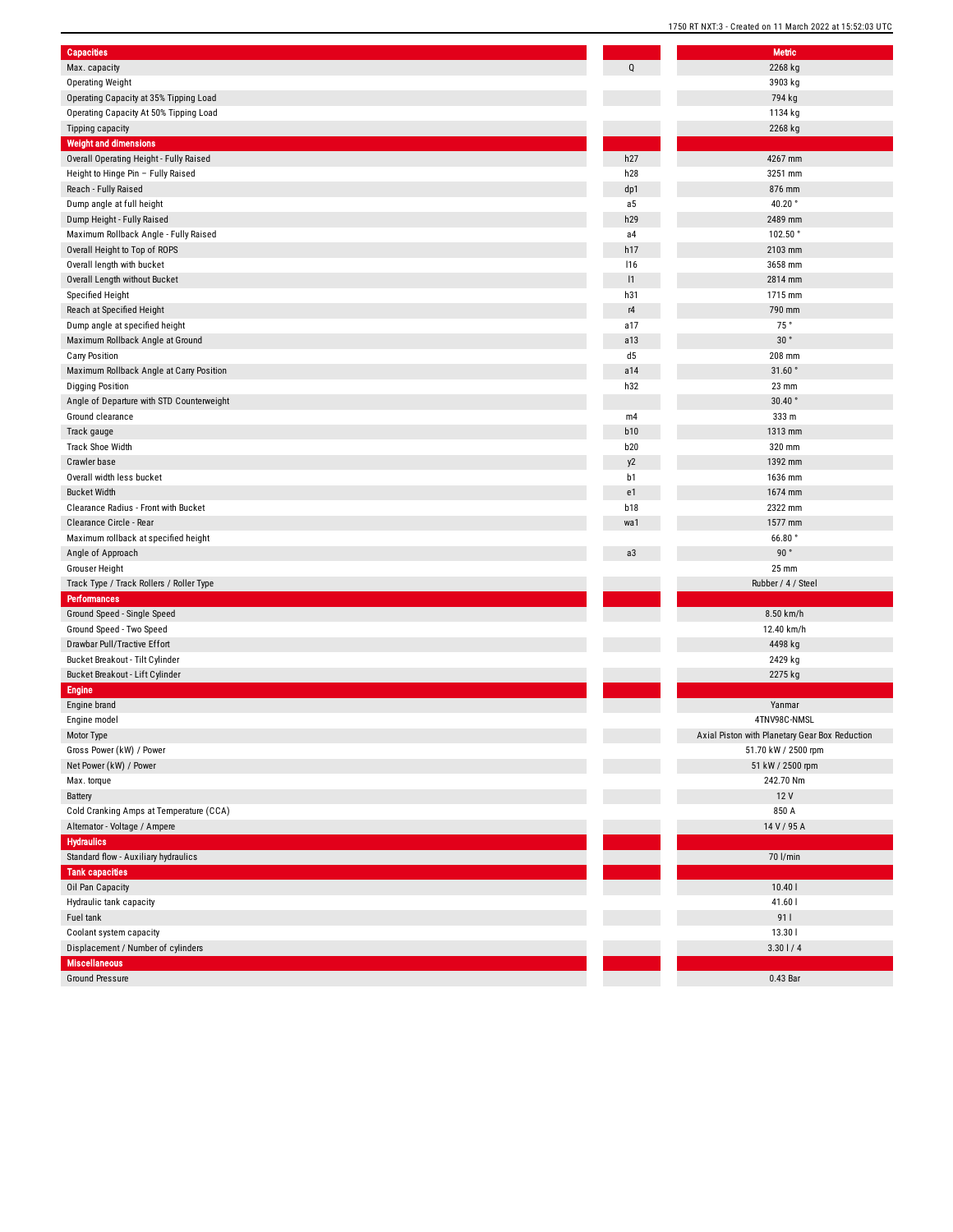## 1750 RT NXT:3 - Dimensional drawing







## Equipment

| <b>Lifting function</b>                                    |          |
|------------------------------------------------------------|----------|
| All-Tach® Attachment Mounting System                       | Standard |
| <b>Auxiliary Hydraulics</b>                                | Standard |
| Electronic Attachment Control - 14-Pin Connector           | Optional |
| High-Flow Auxiliary Hydraulics                             | Optional |
| IdealTrax <sup>™</sup> Automatic Track Tensioning System   | Standard |
| Power-A-Tach® Attachment Mounting System                   | Optional |
| <b>Motorization/Power</b>                                  |          |
| Combination Radiator & Hydraulic Oil Cooler                | Standard |
| Dual-Element Air Cleaner with Indicator                    | Standard |
|                                                            | Standard |
| <b>Elevated Planetary Final Drives</b>                     | Standard |
| Engine Auto-Shutdown System                                | Standard |
| <b>Glowplugs Starts Assist</b>                             | Standard |
| Two-Speed Hydrostatic Drive System                         |          |
| <b>Operator station</b>                                    |          |
| Air suspension seat                                        | Optional |
| Electro-Hydraulic Joystick Controls                        | Standard |
| <b>Full-Suspension Seat</b>                                | Standard |
| IdealAccess™ Fold-Up Door                                  | Optional |
| Multi-Function Display Screen                              | Standard |
| Pressurized Cab Enclosure with A/C                         | Optional |
| ROPS/FOPS Level II Overhead Guard                          | Standard |
| Selectable Control Pattern Configuration (ISO / Dual-Hand) | Optional |
| Variable Speed Control, Selectable On & Off                | Optional |
| <b>Other options</b>                                       |          |
| Selectable Self-Leveling Hydraulic Lift Action 4           | Optional |
| <b>Pneumatics</b>                                          |          |
| Single Flange Front/Dual Flange Rear Idlers                | Standard |
| <b>Safety</b>                                              |          |
| <b>Anti-Vandalism Lock Provisions</b>                      | Standard |
| Back-Up Alarm                                              | Standard |
| Easy Manager                                               | Standard |
| Engine Alert System with Error Display                     | Standard |
| <b>Secondary functions</b>                                 |          |
| Counterweight                                              | Standard |